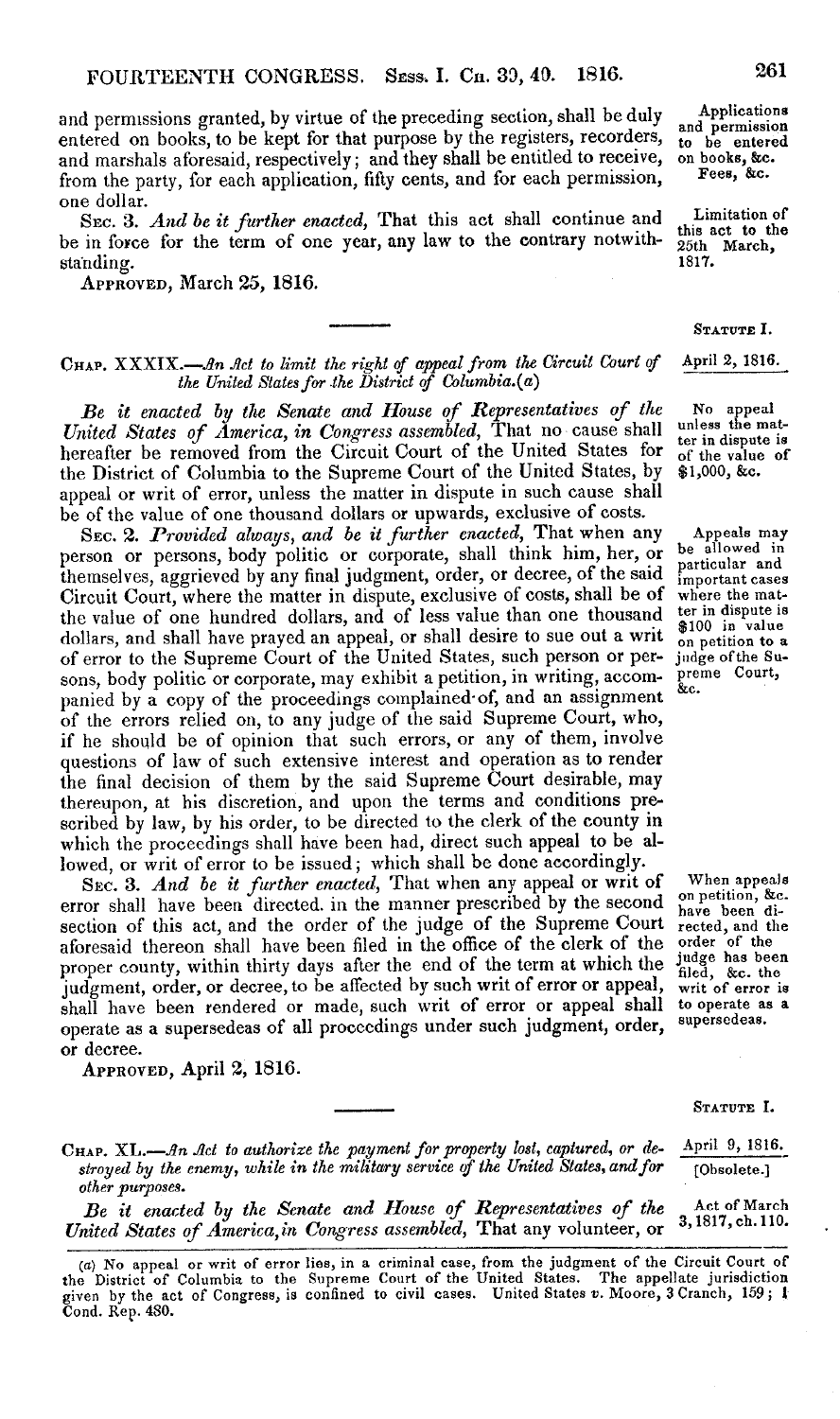dismou<br>detach

Act of March drafted militiaman, whether of cavalry, mounted riflemen, or infantry, 3, 1825, ch. 67. Mob, in the late war between the United States and Great Britain, has  $\frac{4 \times 1825}{5 \times 1000}$ , in the late war between the United States and Great Britain, has  $\frac{4 \times 1000}{20000}$  and  $\frac{4 \times 1000}{200000}$  and  $\frac{4 \times 1000}{200000}$  and  $\frac{4 \times 1000}{20000}$  and  $\frac{4 \times 1000}{20000}$  and  $\frac{$ 20,1818,ch.119. sustained damage by the loss of any horse which has been killed in bat-<br>Horses killed the or which has died in consequence of a wound therein received Horses killed the, or which has died in consequence of a wound therein received, or<br>in battle, or in consequence of follows on the part of the United States to fumily In pattle, or<br>dying from in consequence of failure on the part of the United States, to furnish<br>wounds, or such horse with sufficient forage, while in the military service of the wounds, or such horse with sufficient forage, while in the military service of the from failure of United States, shall be allowed and paid the value thereof from failure of United States, shall be allowed and paid the value thereof.<br>forage, sec. to SEC. 2. And be it further enacted, That any person, whether of ca-

be paid for. SEC. 2. *And be it further enacted*, **That any person, whether of ca-**<br>Horses lost by valry, mounted militia, or volunteers, who, in the late war aforesaid, has<br>the owner being sustained damage by the loss of the owner being sustained damage by the loss of a horse, in consequence of the owner dismounted, or home dismounted are conserted and distributed for the owner dismounted, or being dismounted, or separated and detached from the same, by order by order by order, sec. or of the commanding officer, or in consequence of the rider being killed by order, &c. or of the commanding officer, or in consequence of the rider being killed<br>by the rider's or wounded in battle, shall be allowed and paid the value of such borse by the rider's or wounded in battle, shall be allowed and paid the value of such horse<br>being killed, &c. at the time he was resolued into public service. being kines, $\infty$ . at the time he was received into public service.<br>to be paid for. SEC. 3. And be it further enacted, That any

Horses, mulos, SEC. 3. *And be it further enacted*, That any person who, in the late<br>oxen, wagons, war aforesaid, has sustained damage by the loss, capture, or destruction by oxen, wagons, war aforesaid, has sustained damage by the loss, capture, or destruction, by carts, boats, seight, or harness, sleighs, or har-<br>ness, lost in<br>ness, lost in while such property was in the military service of the United States,<br>military service of the United States,<br>ness, lost in the such property was in the military service of the U vice, except,<br>sc. to be paid which the property would be exposed was agreed to be incurred by the<br>for. over, if it shall appear that such loss, capture, or destruction, was for. owner, if it shall appear that such loss, capture, or destruction, was without any fault or negligence on the part of the owner; and any person, who, during the time aforesaid, has sustained damage by the death of any such horse, mule, or ox, in consequence of failure on the part of the United States to furnish the same with sufficient forage, while in the service aforesaid, shall be allowed and paid the value thereof.

Persons who SEC. 4. *And be it further enacted*, That any person who, in the time selves with aforesaid, has acted in the military service of the United States as a arms, &c. and volunteer or drafted militiaman, and who has furnished himself with have sustained arms and military secontroments and has mixtured duranteers. have sustained arms and military accoutrements, and has sustained damage by the cap-<br>damage by their ture or destruction of the same, without any fault or negligence on his<br>be paid the va-<br>part, shall be allowed and paid ture or destruction of the same, without any fault or negligence on his be paid the va-<br>part, shall be allowed and paid the value thereof.<br> $\frac{1}{2}$  and  $\frac{1}{2}$  for  $\frac{1}{2}$  and  $\frac{1}{2}$  for  $\frac{1}{2}$  for  $\frac{1}{2}$ .

lue of them.<br>
Property im-<br>
pressed, impressed, or taken by public authority, for the use or subsistence of the<br>
pressed, &c., impressed, or taken by public authority, for the use or subsistence of the pressed,  $\&c_{\rm c}$ , impressed, or taken by public authority, for the use or subsistence of the and destroyed, army, during the late war, and the same shall have been destroyed. lost and destroyed, army, during the late war, and the same shall have been destroyed, lost, lost or consum- or consumed, the current of such preception and the current of the current of the current of the current of the curren lost or consum-<br>ed, to be paid the value thereof,<br>for, deducting, deducting therefrom the amount which has been paid, or may be claimed, the decompon-<br>No compon-<br> $S_{\text{WCE}}$  for the use and risk for the same, while in the service aforesaid.<br> $S_{\text{WCE}}$  for the service and risk for the service and risk for the service aforesaid.

No compen-<br>sation where<br>the owner, &c., tained shall be so construed as to enable the owner of any such property, has received or his legal representatives, to receive compensation for such loss or<br>satisfaction, &c. damage as above mentioned, where the owner of such property, or his<br>Persons legal representatives, may have recovered or Persons legal representatives, may have recovered or received satisfaction for such property pensation to re-<br>lease all claims<br>against the public service; and that every person claiming such compensa-<br>against the per-<br>son who in-<br>son who inson who im-<br>pressed, &c. used, such property in the public service; and that, in all cases where<br>where the used, such property in the public service; and that, in all cases where Where the used, such property in the public service; and that, in all cases where<br>owner of the owner of such property, or his legal representative, may have re-<br>property has covered and received satisfaction for such loss recovered from who shall so have taken such property into the public service, the said<br>individuals, the officer or person, who shall so have paid such loss or damage shall be latter to be en-<br>titled to receive the componention provided by this set form. titled to the entitled to receive the compensation provided by this act for such loss or compensation. damage.

At the rate of SEC. 7. And be it further enacted, That the accountant of the War 40 cents per day Department, in adjusting and settling the accounts of the different payfor each horse Department, in adjusting and setting the accounts of the different pay-<br>furnished them-<br>nasters, is hereby authorized to allow to the officers of volunteer cav-<br>selves by officers of volun-<br>cers of voluntcercavalry,&c. rate of forty cents per day for each horse so furnished, which any such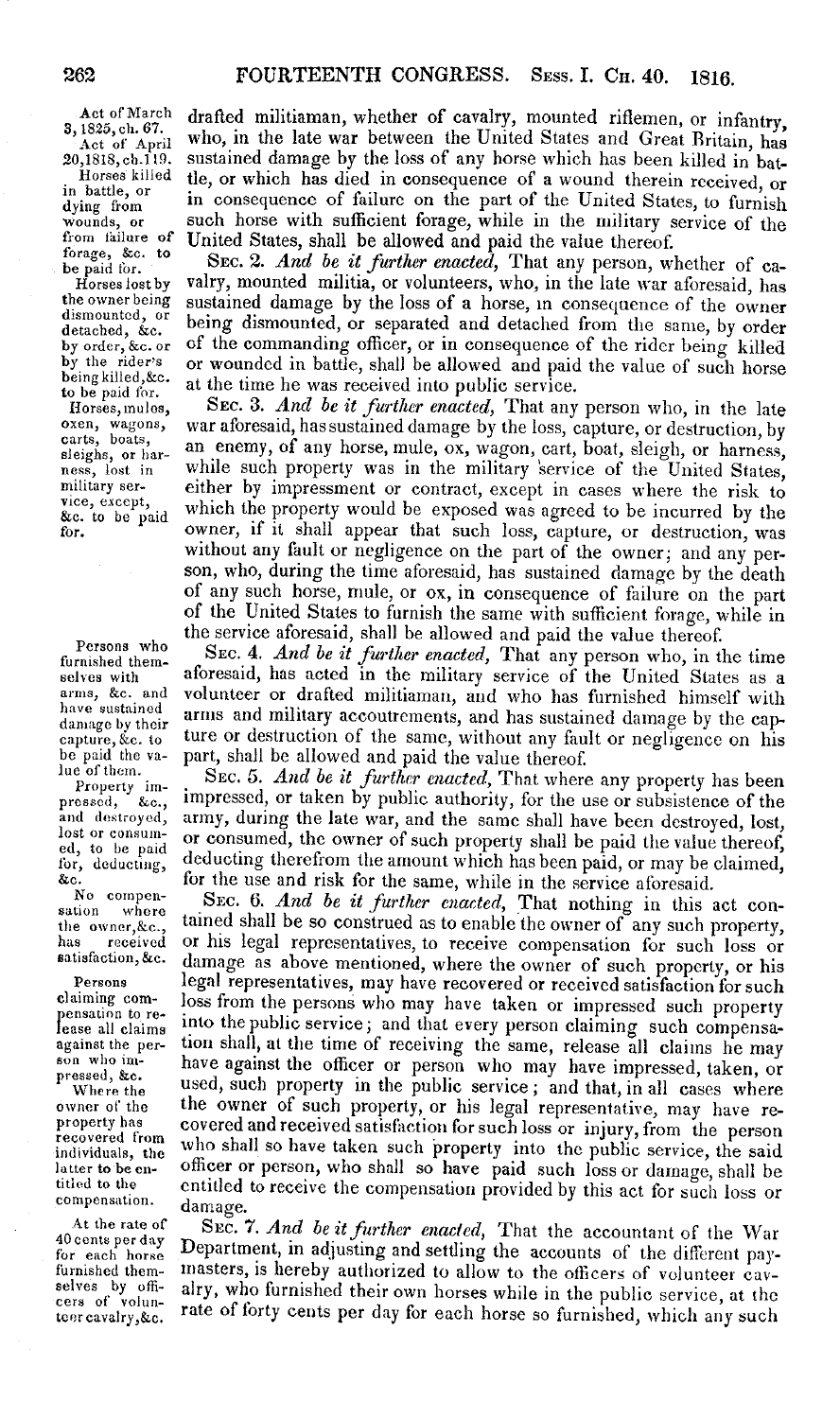officer was entitled by law to keep in such service, agreeably to the rank of such officer.

*SEC.. 8. And be it further enacted,* That when any officer, noncommissioned officer, or private, in the cavalry service, as aforesaid, having lost the horse or horses, which may have been taken by him into the said service, has received from the United States another horse or horses, in lieu, or in part payment, for the horse or horses so previously lost as aforesaid, such officer, non-commissioned officer, or private, shall be entitled to receive the allowance of forty cents per day, for the use and risk of the horse on which he may have been so remounted.

SEC. 9. *And be it further enacted,* That any person who, in the time aforesaid, has sustained damage by the destruction of his or her house or building by the enemy, while the same was occupied as a military deposite, under the authority of an officer or agent of the United States, shall be allowed and paid the amount of such damage: *Provided,* It shall appear that such occupation was the cause of its destruction.

SEC. 10. *And be it further enacted,* That the loss or destruction, as aforesaid, as well as the value, of such property shall be ascertained by the best evidence which the nature of the case will admit of, and which may be in the power of the party to produce; and the amount thereof, when established and ascertained, according to the provisions of this act, shall be paid to the sufferer or sufferers, out of any money in the treasury, not otherwise appropriated.

SEC. 11. *And be it further enacted,* That for the more speedy execution of the provisions of this act, the President of the United States, by and with the advice and consent of the Senate, is hereby authorized to appoint one commissioner, whose duty it shall be to decide upon all cases arising under this act; and who, in the discharge of his duties, shall be subject to such rules and regulations as shall be prescribed by the President of the United States. Such commissioner shall receive, as compensation for his services, at the rate of two thousand dollars per annum, for the time he shall be actually employed, which shall not exceed two years, to be computed from and after the passage of this act. All official communications to and from the commissioner appointed under this act, shall be free of postage.

SEC. 12. *And be it further enacted,* That the said commissioner, so to be appointed, before he enters upon the duties of his office, shall take the following oath, to wit: "I,  $A$  B, do solemnly swear, that I will well and truly, according to the best of my abilities, discharge the duties of commissioner under an act of Congress, entitled 'An act to authorize the payment for property lost, captured, or destroyed, by the enemy, while in the military service of the United States, and for other purposes;' so help me God." Upon which he shall proceed to appoint a clerk; and shall proceed, with all practicable despatch, to establish, under the direction, or with the assent, of the President of the United States, such rules, as well in regard to the receipt of applications of claimants to compensation for losses provided for by this act, as the species and degree of evidence, the manner in which such evidence shall be taken and authenticated, as shall, in his opinion, be the best calculated to attain the objects of this act; paying a due regard, in the establishment of such regulations, as well to the claims of individual justice as to the interest of the United States: which rules and regulations shall, upon his adoption, be published for eight weeks, successively, in the newspapers in the several states and territories in which the laws of the United States are published.

SEC. 13. *And be it further enacted,* That the said commissioner shall, in all cases in which the claim to compensation or indemnity shall exceed the sum of two hundred dollars, award a commission to some one or more discreet commissioner in the vicinity of where the witnesses are

40 cents **per** day for each horse on which **officers** or pri- vates in **the** cavalry **service,** &c. may have been re-mounted by the United States after **the** of their own, &c.

Houses occupied as military deposites, &c., and destroyed by the enemy in consequence of such occupation to be paid for.

The loss, de-<br>ruction and struction and<br>value of pro $value$  of perty, to be ascertained by the best evidence, &c.

The President,<br>&c. to appoint a commissioner.

His duty.

2,000 dollars compensation to the commissioner, &c. Official communications free of postage.

Commissioner to take an oath. Form of the oath.

The commis-<br>oner to apsioner to point a clerk, establish rules, &c.

Rules, &c. to be published in the newspapers.

Where the claim exceeds 200 dollars a commission to be awarded,